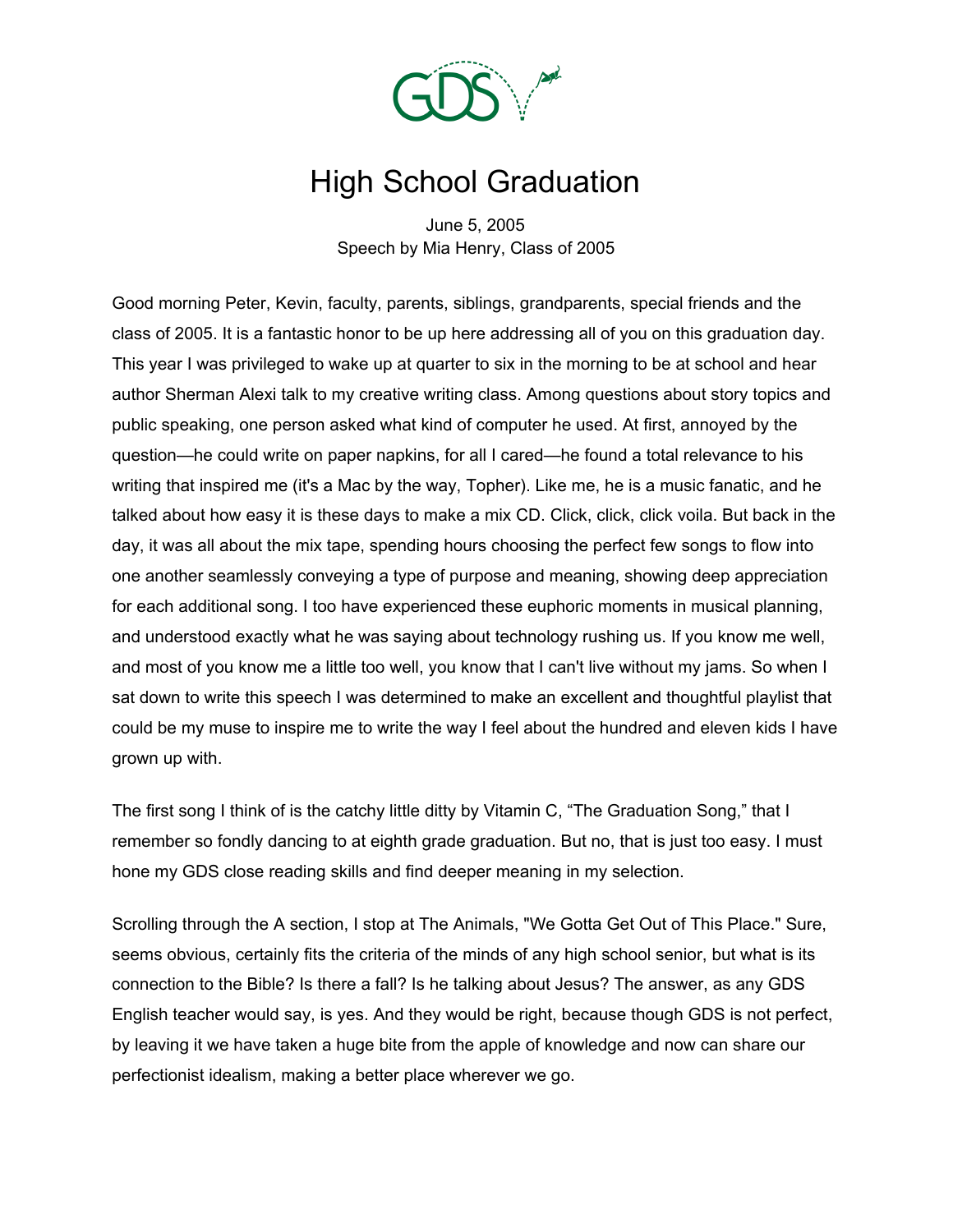We gotta get out of this place If it's the last thing we ever do We gotta get out of this place Girl, there's a better life for me and you

So, continuing to scroll through my itunes, I skip over The Beatles, Beta Band, and Blink 182, and rest my pointer on Bob Dylan, "The Times They Are A Changin'." The world that we seniors have grown up in may be very different from that of our parents, many of whom listened to the songs of Bob Dylan, but his words and melodies still ring true to a generation that is facing change. This class of seniors started out freshmen year with probably the most devastating national event that we have witnessed in our lives. With days off from school and extracurricular events postponed that September, we all tried to gather together courage and grow stronger as a school and a class. Whether it was bake sales, blood drives, or jokes at assemblies about emergency phone numbers, we saw crisis and refused to be discouraged. Since that year, our class has become dedicated to serving our community and the greater world from efforts for Sudan, to helping DC public schools. In our independent endeavors or with school, we are trying to transform the world for the better. And so the times really are a changin'.

Come mothers and fathers throughout the land And don't criticize what you can't understand Your sons and your daughters are beyond your command Your old road is rapidly aging

Each one of us is leaving the life we grew up in to become our own person. Whether going to college across the city or moving across the country, we are staking a claim on who we want to be. And it's funny because we buy books on taking the SATs and research colleges and get help filling out our applications, but the college counselors could never prepare us enough for the change we will all feel that first five minutes when our parents leave the dorm room.

The song is about to end and with the last few strums of Bob's guitar I frantically search through to find that perfect song to leave my speech with. It has to be expressive of all of the last fourteen years at GDS. It must capture the essence of every different personality in the senior class. It should reach out to all of the parents, teachers, and administration who made our education possible. In short, it must be the Greatest Song In The World. But who am I to choose